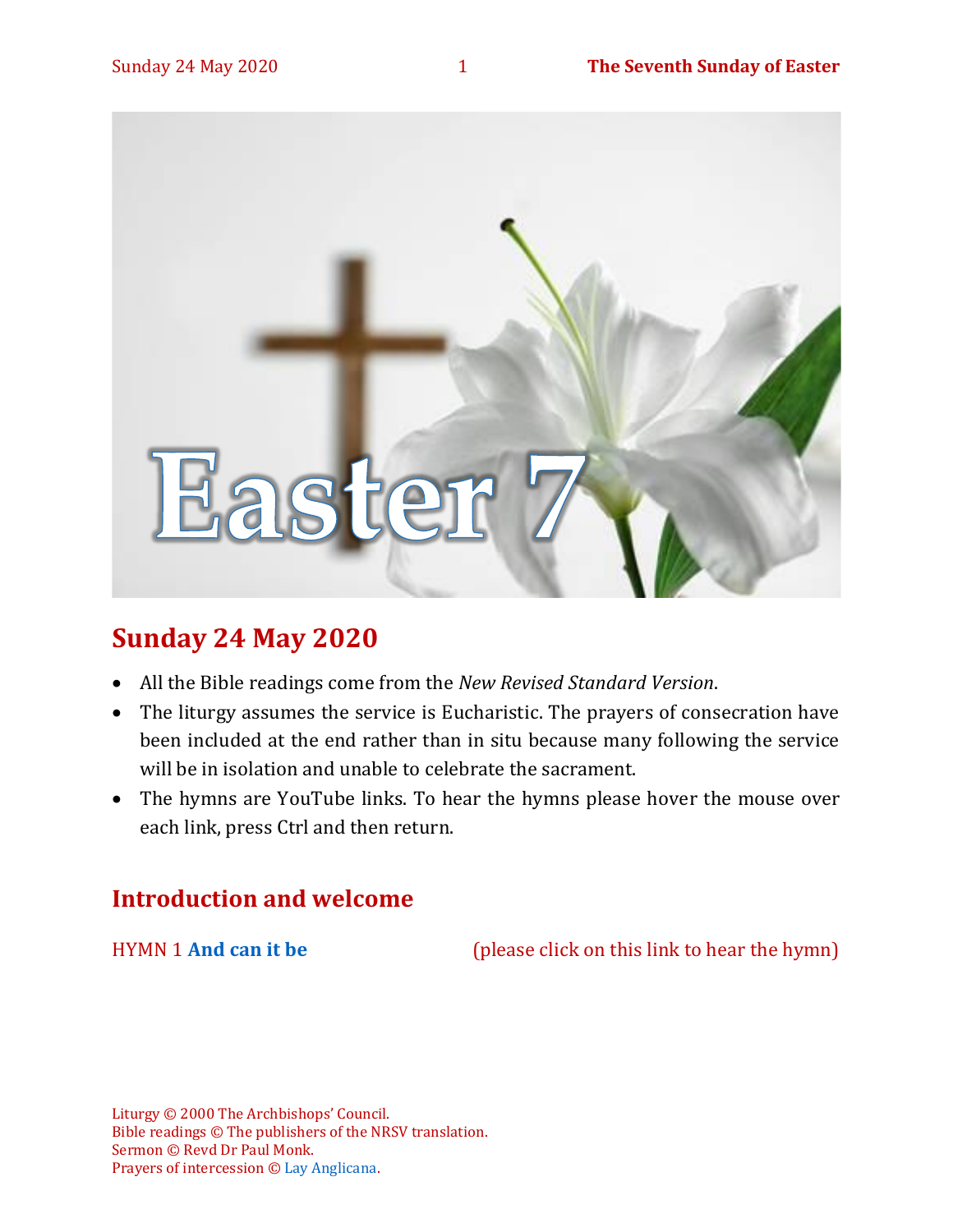# **The Welcome**

In the name of the Father, and of the Son, and of the Holy Spirit

All **Amen.**

The Lord be with you

All **And also with you.**

Alleluia, Christ is risen!

All **He is risen indeed! Alleluia!**

# **The Preparation**

All **Almighty God, to whom all hearts are open, all desires known, and from whom no secrets are hidden: cleanse the thoughts of our hearts by the inspiration of your Holy Spirit, that we may perfectly love you, and worthily magnify your holy name; through Christ our Lord. Amen.**

Our Lord Jesus Christ said:

The first commandment is this: 'Hear, O Israel, the Lord our God is the only Lord. You shall love the Lord your God with all your heart, with all your soul, with all your mind, and with all your strength.'

And the second is this: 'Love your neighbour as yourself.' There is no other commandment greater than these. On these two commandments hang all the law and the prophets.

## All **Amen. Lord, have mercy.**

Christ our Passover lamb has been sacrificed for us. Let us therefore rejoice by putting away all malice and evil and, confessing our sins in penitence and faith, firmly resolve to keep God's commandments and to live in love and peace with all.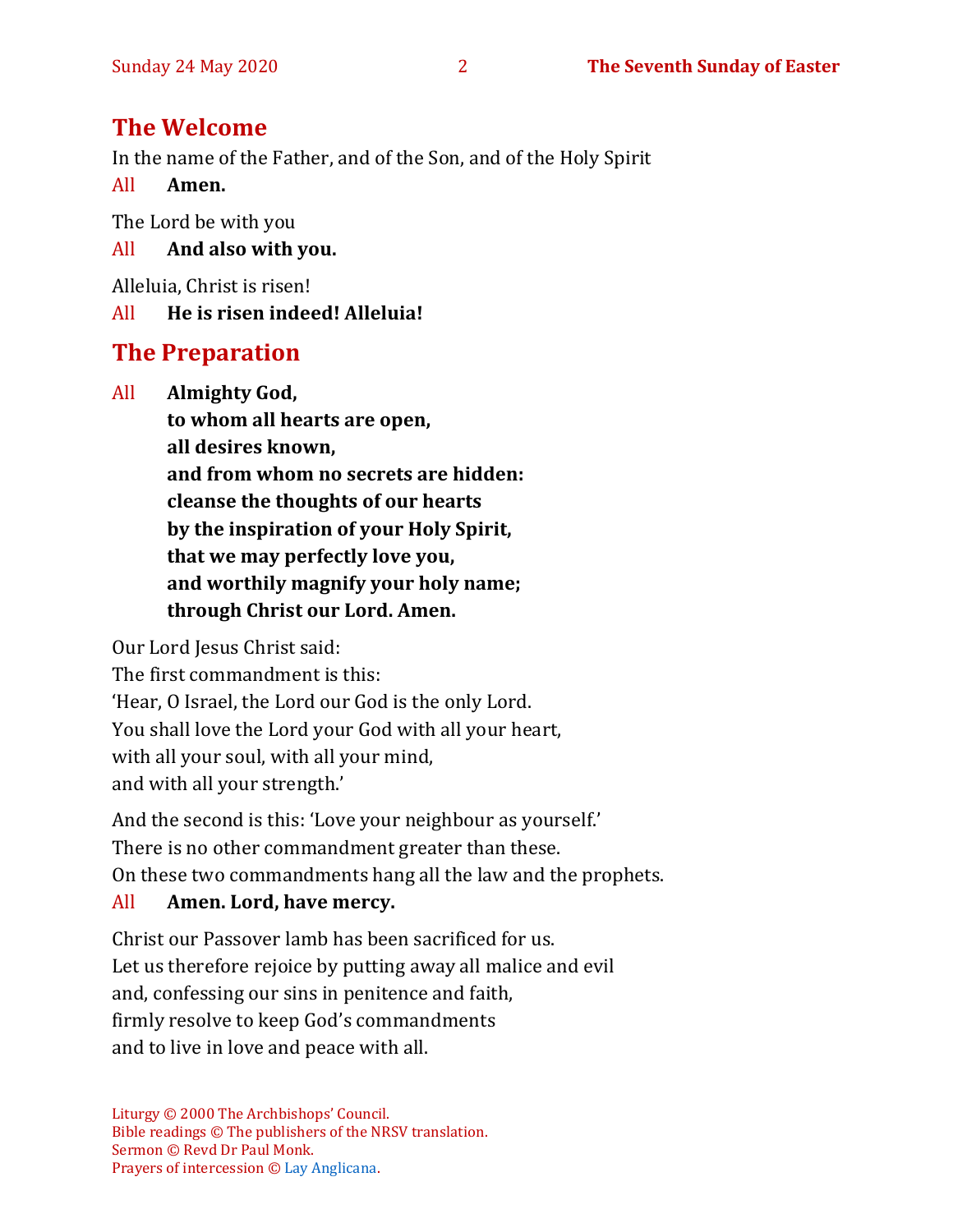All **Almighty God, our heavenly Father, we have sinned against you and against our neighbour in thought and word and deed, through negligence, through weakness, through our own deliberate fault. We are truly sorry and repent of all our sins. For the sake of your Son Jesus Christ, who died for us, forgive us all that is past and grant that we may serve you in newness of life to the glory of your name. Amen.**

Almighty God,

who forgives all who truly repent, have mercy upon you, pardon and deliver you from all your sins, confirm and strengthen you in all goodness, and keep you in life eternal; through Jesus Christ our Lord. All **Amen.**

# **The Gloria**

This version of the Gloria is sung to the tune of 'Cwm Rhondda'. Click **[here](about:blank)** for the tune.

All **Glory be to God in Heaven, Songs of joy and peace we bring, Thankful hearts and voices raising, To creation's Lord we sing. Lord we thank you, Lord we praise you, Glory be to God our King: Glory be to God our King.**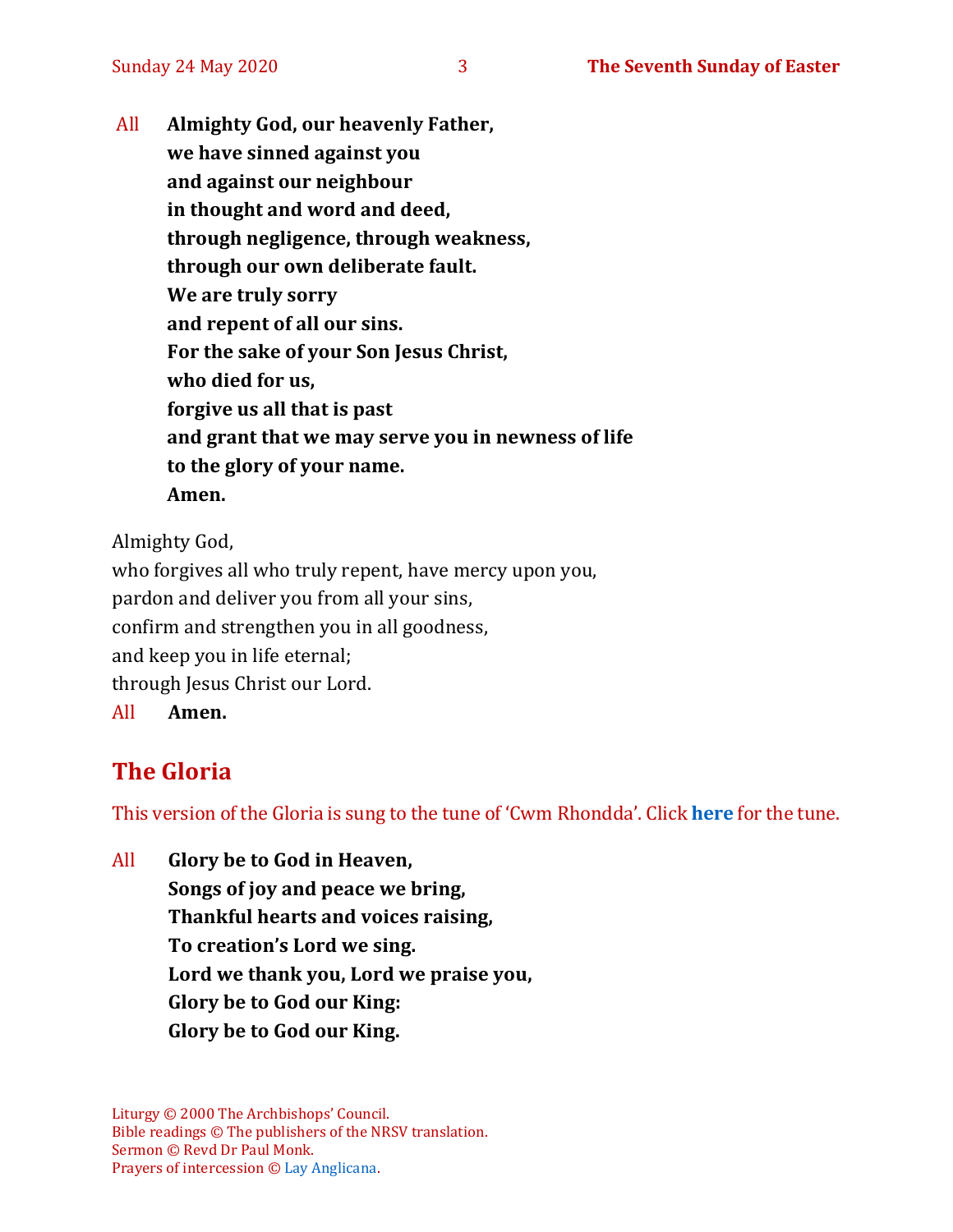**Lamb of God, who on our shoulders, Bore the load of this world's sin; Only Son of God the Father, You have brought us peace within. Lord, have mercy, Christ have mercy, Now your glorious reign begin: Now your glorious reign begin.**

**You O Son of God are Holy, You we praise with one accord. None in heav'n or earth is like you, Only you are Christ the Lord. With the Father and the Spirit, Ever worshipped and adored: Ever worshipped and adored.**

# **The Collect for the Seventh Sunday of Easter**

Risen, ascended Lord, as we rejoice at your triumph, fill your Church on earth with power and compassion, that all who are estranged by sin may find forgiveness and know your peace, to the glory of God the Father.

All **Amen.**

# **First reading**

A reading from the Acts of the Apostles

When the apostles had come together, they asked Jesus, 'Lord, is this the time when you will restore the kingdom to Israel?' He replied, 'It is not for you to know the times or periods that the Father has set by his own authority. But you will receive power when the Holy Spirit has come upon you; and you will be my witnesses in Jerusalem, in all Judea and Samaria, and to the ends of the earth.'

When he had said this, as they were watching, he was lifted up, and a cloud took him out of their sight.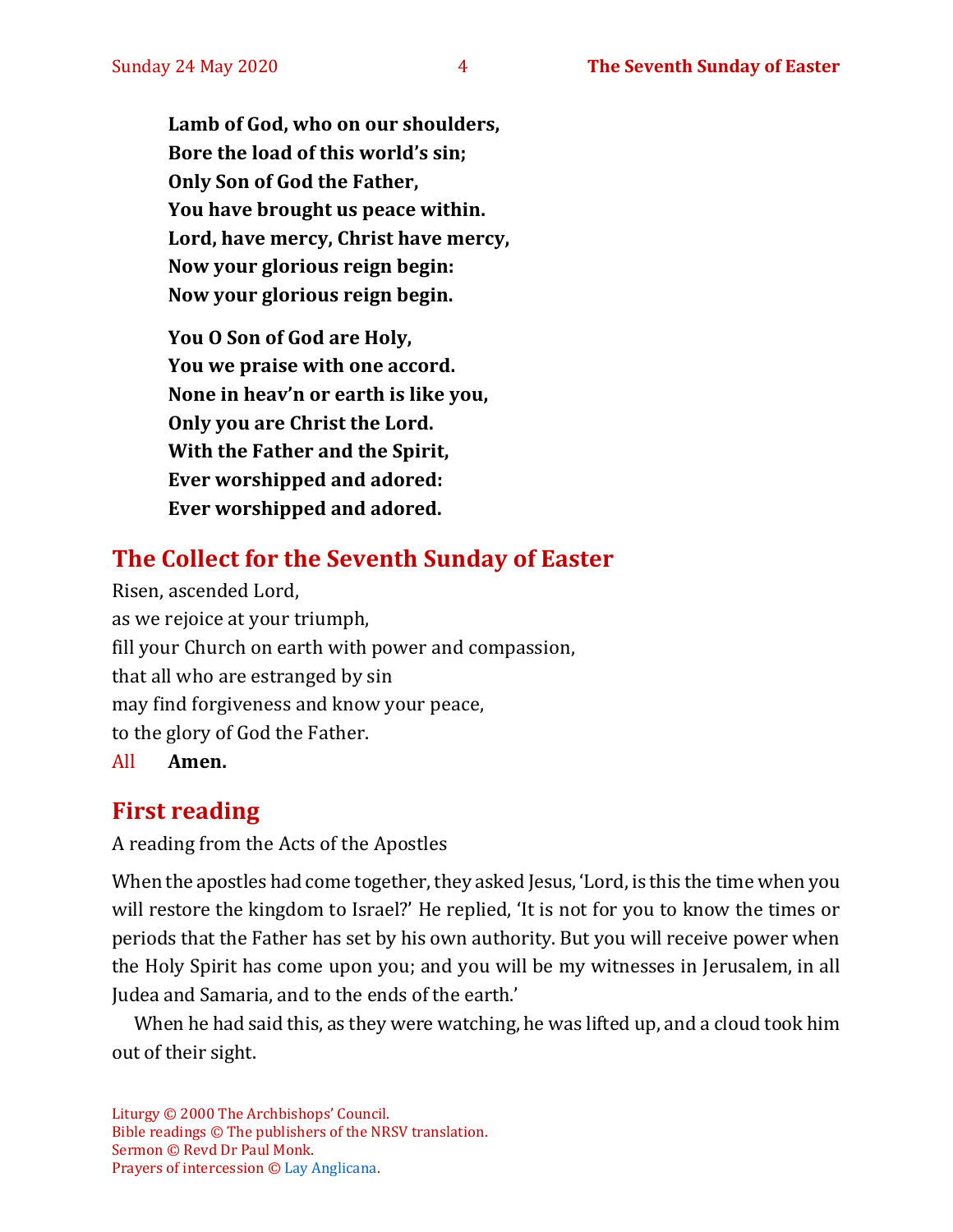As he was going and they were gazing up toward heaven, suddenly two men in white robes stood by them. They said, 'Men of Galilee, why do you stand looking up toward heaven? This Jesus, who has been taken up from you into heaven, will come in the same way as you saw him go into heaven.'

Then they returned to Jerusalem from the mount called Olivet, which is near Jerusalem, a Sabbath day's journey away. When they had entered the city, they went to the room upstairs where they were staying, Peter, and John, and James, and Andrew, Philip and Thomas, Bartholomew and Matthew, James son of Alphaeus, and Simon the Zealot, and Judas son of James. All these were constantly devoting themselves to prayer, together with certain women, including Mary the mother of Jesus, as well as his brothers. *Acts 1:6–14*

This is the Word of the Lord

#### All **Thanks be to God.**

# **Second reading**

#### *A reading from the First Letter of St Peter*

Beloved, do not be surprised at the fiery ordeal that is taking place among you to test you, as though something strange were happening to you. But rejoice insofar as you are sharing Christ's sufferings, so that you may also be glad and shout for joy when his glory is revealed. If you are reviled for the name of Christ, you are blessed, because the spirit of glory, which is the Spirit of God, is resting on you. Humble yourselves therefore under the mighty hand of God, so that he may exalt you in due time. Cast all your anxiety on him, because he cares for you. Discipline yourselves, keep alert. Like a roaring lion your adversary the devil prowls around, looking for someone to devour. Resist him, steadfast in your faith, for you know that your brothers and sisters in all the world are undergoing the same kinds of suffering.

And after you have suffered for a little while, the God of all grace, who has called you to his eternal glory in Christ, will himself restore, support, strengthen, and establish you. To him be the power forever and ever. *1 Peter 4:12–14; 5:6–11*

This is the Word of the Lord

All **Thanks be to God.**

HYMN 2 **[Jesus Lives!](https://www.youtube.com/watch?v=ZCz-HYIxmvE)** (please click on this link to hear the hymn)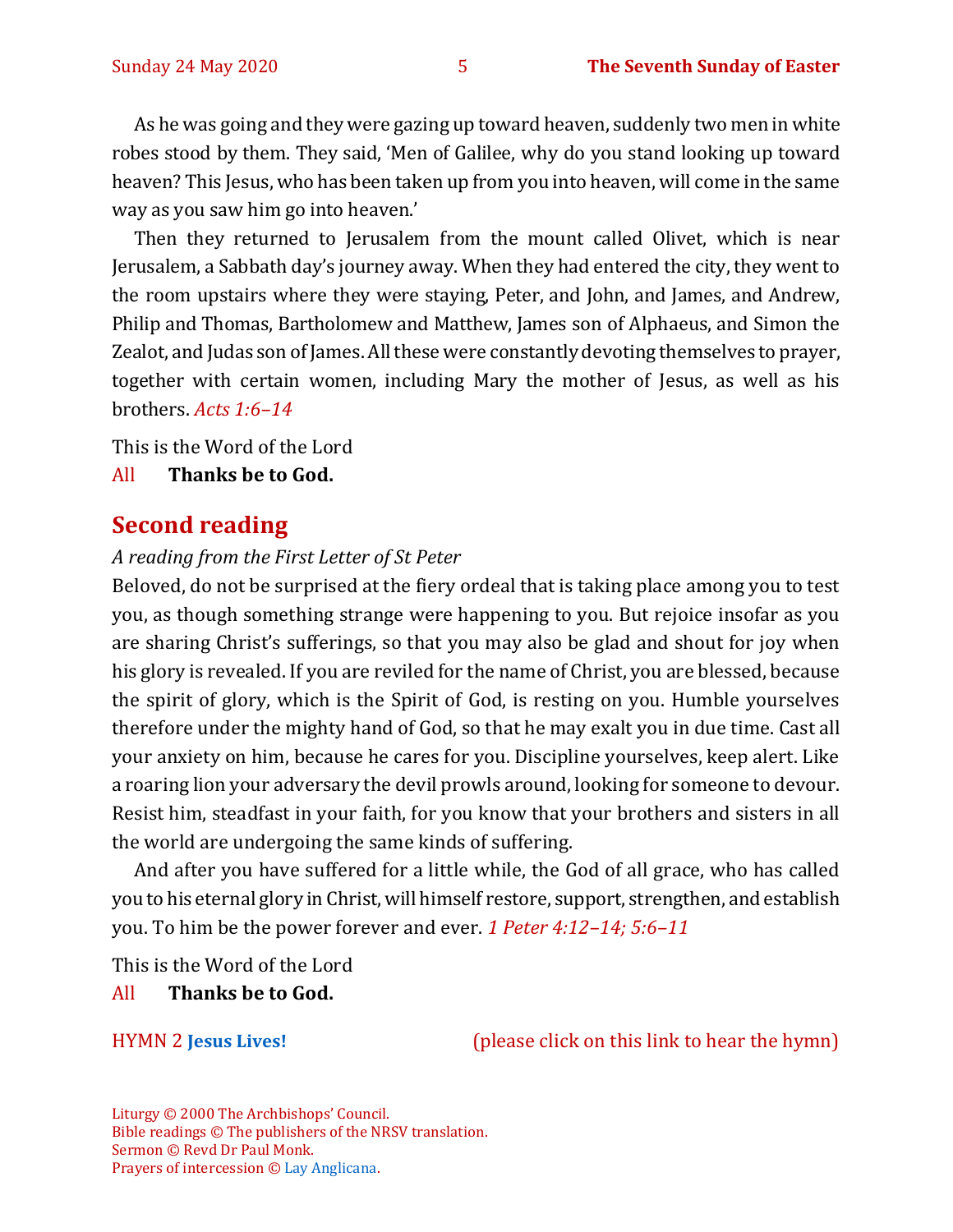# **Gospel reading**

Hear the Gospel of our Lord Jesus Christ according to John

#### All **Glory to you O Lord.**

Jesus looked up to heaven and said, 'Father, the hour has come; glorify your Son so that the Son may glorify you, since you have given him authority over all people, to give eternal life to all whom you have given him. And this is eternal life, that they may know you, the only true God, and Jesus Christ whom you have sent. I glorified you on earth by fulfilling the work that you gave me to do.

'So now, Father, glorify me in your own presence with the glory that I had in your presence before the world existed. I have made your name known to those whom you gave me from the world. They were yours, and you gave them to me, and they have kept your word. Nowthey know that everything you have given me is from you; for the words that you gave to me I have given to them, and they have received them and know in truth that I came from you; and they have believed that you sent me. I am asking on their behalf; I am not asking on behalf of the world, but on behalf of those whom you gave me, because they are yours. All mine are yours, and yours are mine; and I have been glorified in them.

'And now I am no longer in the world, but they are in the world, and I am coming to you. Holy Father, protect them in your name that you have given me, so that they may be one, as we are one.' *John 17:1–11*

This is the Gospel of the Lord

#### All **Praise to you O Christ.**

#### **Sermon**

Some of the disciples have been followed Jesus for years. They've seen miracles, seen lives changed, heard parables and even a new commandment. They are quite literally different people from when they first left everything to follow Jesus. But discipleship lived under human power can only go so far: during the few hours before the crucifixion they all ran away; immediately after the resurrection some of the disciples did not understood resurrection—think of those walking on the road to Emmaus, those who came to the tomb or, again, Thomas' statement of doubt in the upper room.

The disciples worshipped Jesus every time he reappeared after the resurrection. He re-filled the Jesus-shaped hole in their lives and was re-instated as a pillar of their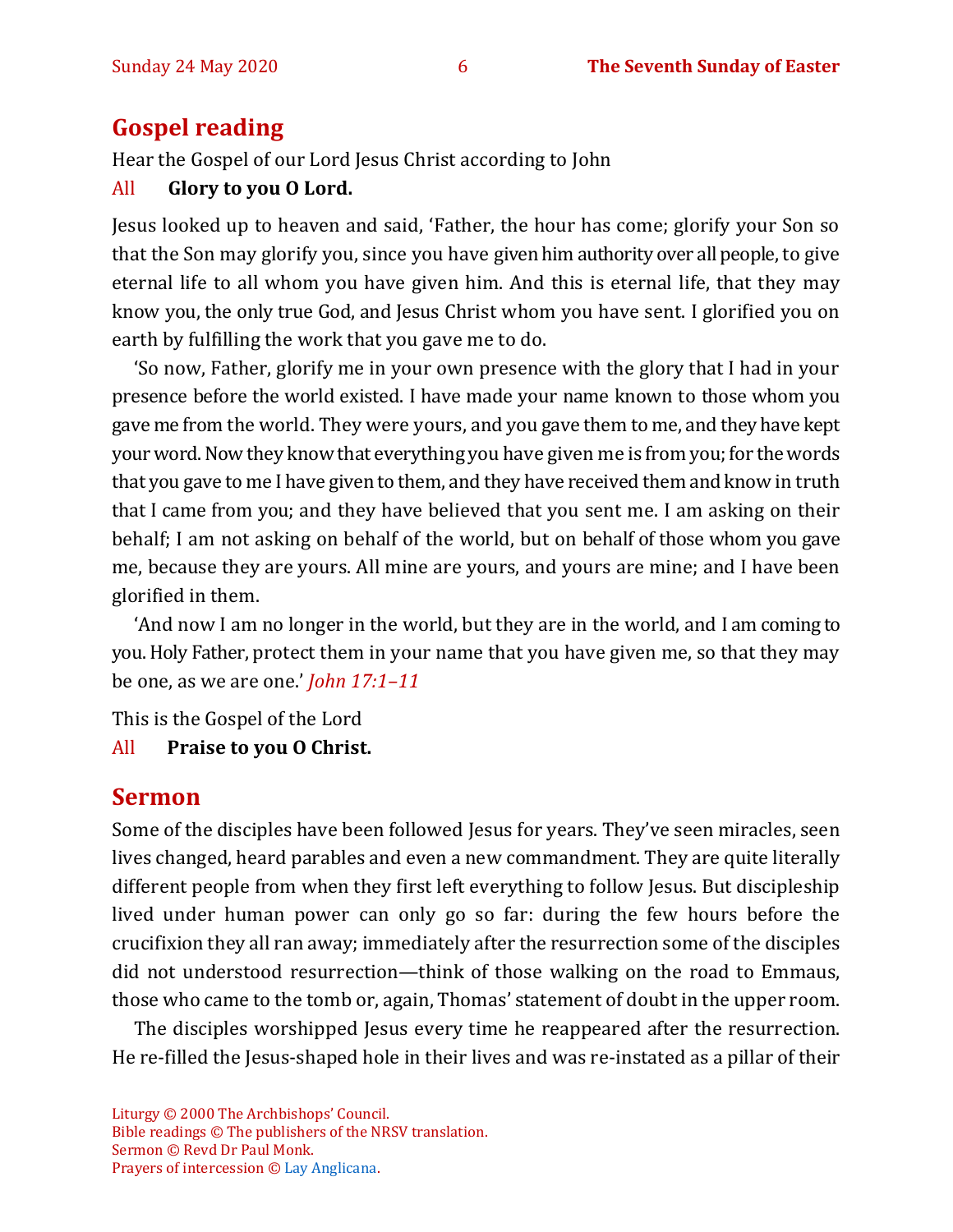sky. And then he disappeared for good. The disciples witnessed his return to Heaven on the first Ascension Day. They felt themselves in limbo and didn't know what to do.

Following a human being is always easier than following a God who is pure spirit. A human has a reassuring physical presence and is easier to touch, listen to and hear. Following Jesus, the second person of the Trinity, was always going to be easier than following God the Father. Discipleship was easier under Jesus that previously, before God came to earth, before the Incarnation.

It's likely that, immediately after the Ascension, the disciples will have wondered how they were to follow God. They will probably have promised themselves to 'never forget' and keep true to what they'd learned. But what about the second generation of Christians who never saw Jesus? And what about the third generation who never knew a first-hand witness of Jesus? And what about us? We cannot follow Jesus in the same way as those first disciples so we experience the same problems as the people of faith before the Incarnation. Has discipleship gone back to square one?

The Holy Spirit came to earth at Pentecost and filled the disciples with God. From that instant they no longer needed to follow a physical Jesus because they were filled with the same Spirit who spoke marvellously through Jesus and directed his every action. Being Spirit-filled means they each became a mini-Jesus. Each was mandated to follow God and each was required to live a life of holiness and commitment because otherwise the indwelling Spirit would be neutered, thwarted, or even cast out.

From the moment of Pentecost, the physical Jesus multiplied to become a whole congregation of mini-Jesuses. They were soon a world-wide Church of mini-Jesuses. No-one now needed to see, touch and hear the physical Jesus because they could see a person who was filled with the Spirit of Jesus and lived the life of Jesus.

When Jesus was alive on earth his existence was space-bound and locked in time. If Jesus had remained on earth his scope for interacting and teaching would have become ever smaller as his human body aged and deteriorated. But, following Pentecost, every disciple can grow into a new life as a mini-Jesus. Each is called to bring God into their own, customised part of the world.

Today in the Church calendar we remember the first disciples during a time when they lived through a kind of limbo existence. They each lived in the in-between time after the Ascension and before Pentecost. They were waiting and preparing to receive the Holy Spirit and (though they probably didn't understand it this way) waiting to become mini-Jesuses.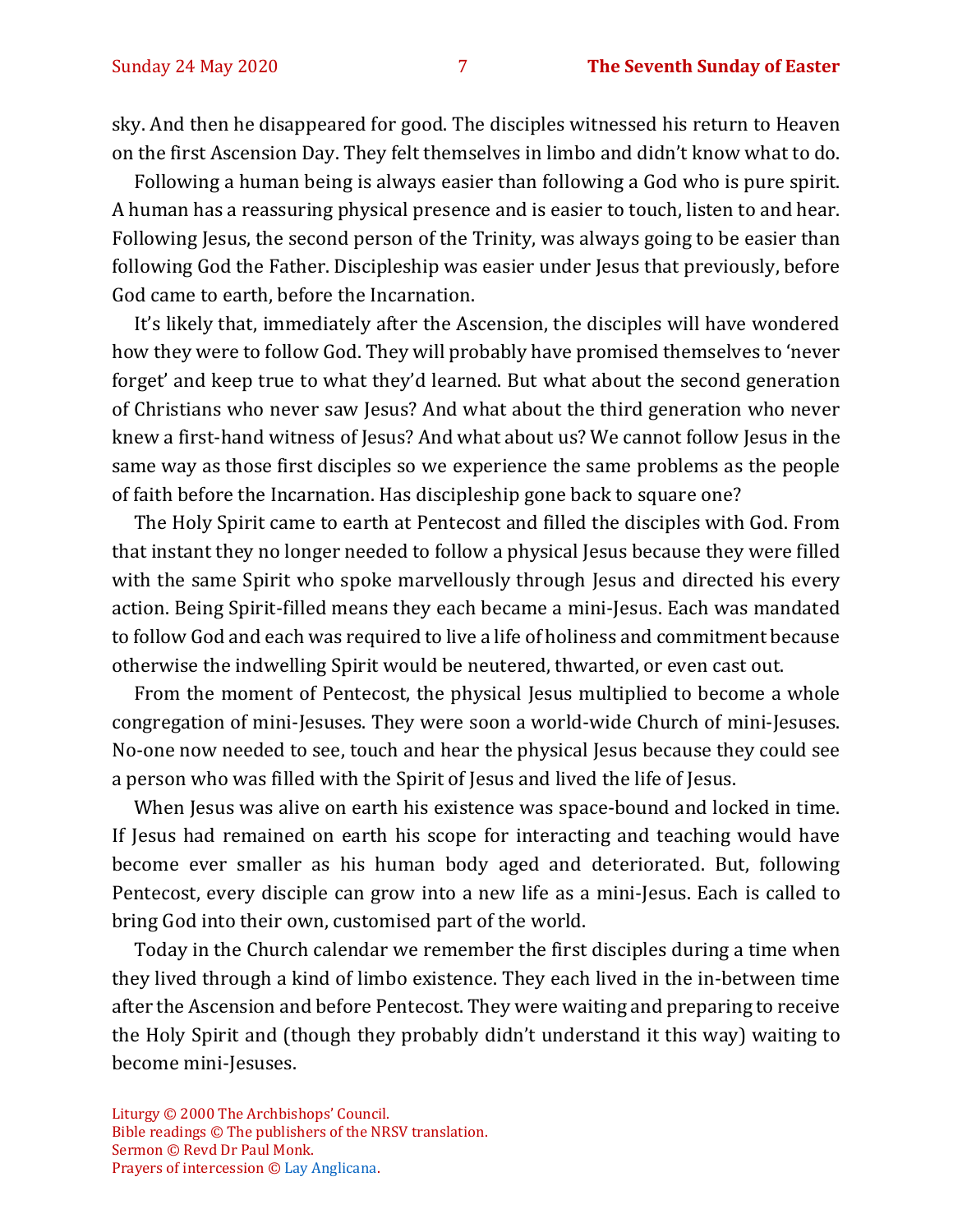In a sense we too live in a time of limbo. God provokes us too, telling us to prepare to receive the Spirit. But there is a difference: the disciples experienced a single and once-for-all moment of spiritual infilling. Subsequent disciples usually experience a continual series of mini-Pentecosts, each bringing us closer to becoming a mini-Jesus.

So, as we await the imminent reception of the Holy Spirit, we prepare for the next spiritual encounter and anticipate growing so much closer to God that we become Jesus-like.

Alleluia, Christ is risen!

All **He is risen indeed! Alleluia!**

# **The Creed**

Do you believe and trust in God the Father, the source of all being and life, the one for whom we exist?

#### All **We believe and trust in him.**

Do you believe and trust in God the Son, who took our human nature, died for us and rose again? All **We believe and trust in him.**

Do you believe and trust in God the Holy Spirit, who gives life to the people of God and makes Christ known in the world?

## All **We believe and trust in him.**

This is the faith of the Church.

All **This is our faith. We believe and trust in one God, Father, Son and Holy Spirit. Amen.**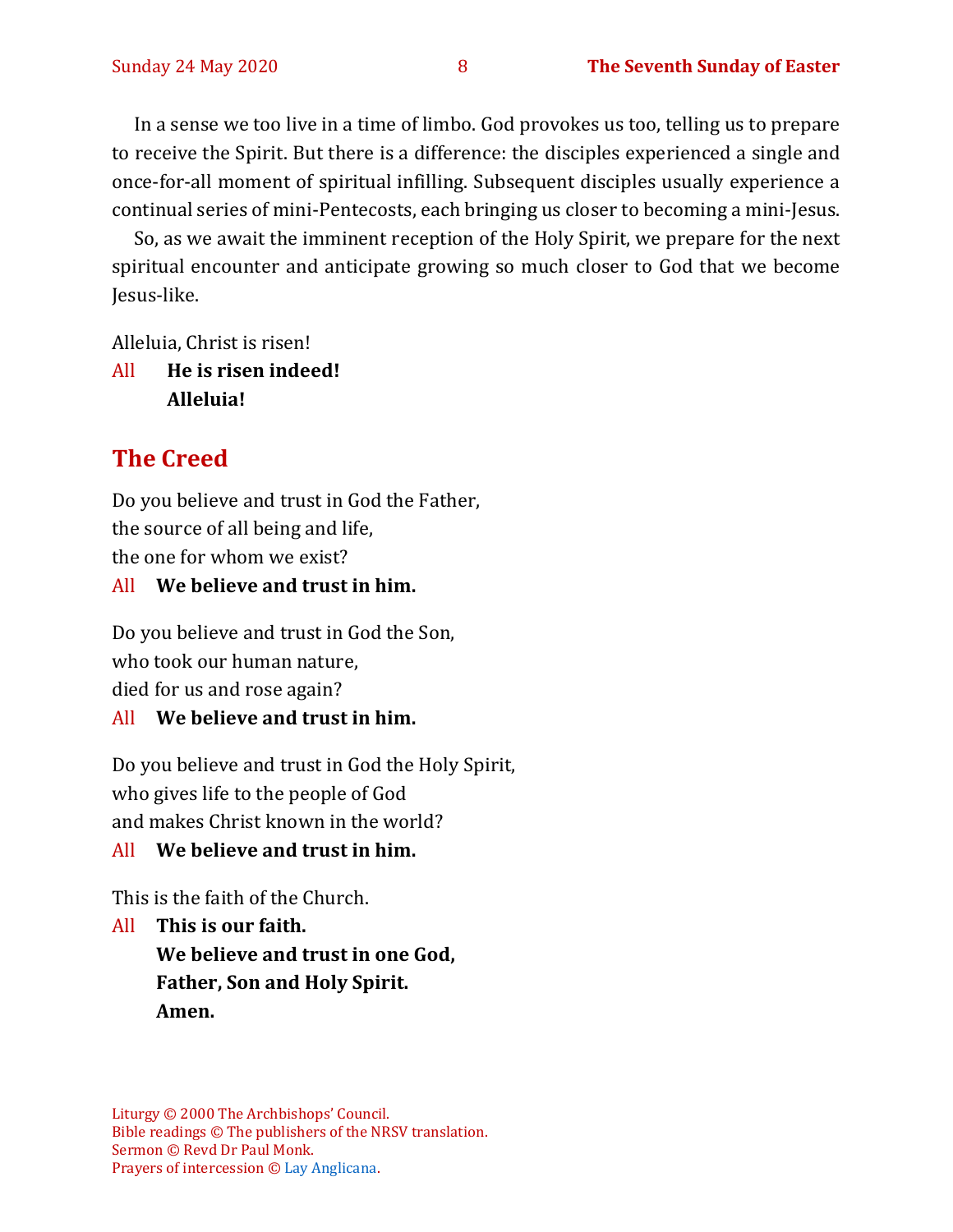# **Prayers of intercession**

Let us pray to the Lord, who calls us to be one in him, and one with him.

# **The Church of Christ**

Lord, grant to your Church the unity that your son prayed for on our behalf. Bathe the Church in the fire and light of your glory, and burn away the dross of our lives as we strive to be made one with you, and one with each other. Kindle in us the fire of your love, so that our lives may reflect your glory to the world and your light and life may be revealed to all people.

Lord, set our hearts on fire with love for you

## All **in your mercy, hear our prayer.**

# **Creation, human society, the Sovereign and those in authority**

We pray for the leaders of the nations, that they may serve with integrity and justice. May our leaders recognise that you are the ultimate source of their gifts, their positions and their power. And may they strive to prove worthy of the trust and confidence which has been placed in them. We praise you for the glories of nature, and the world that you have made which still holds so many wonders for those who take the time to look around them.

Lord, set our hearts on fire with love for you

## All **in your mercy, hear our prayer.**

# **The local community**

Lord, who has made us one community in Christ, may the glory of your presence transform our lives. When we feel discouraged or dispirited by events in our neighbourhood, may we all be suffused by your Holy Spirit and transformed by your grace. Help us to find the green shoots of regeneration, and then to water and weed them so they may come to fruition in your service.

Lord, set our hearts on fire with love for you

# All **in your mercy, hear our prayer.**

## **Those who suffer**

Lord, we pray for all those who are weak or discouraged, ill or simply weary. We have confidence that you will support them and us all the day long of this troublous life, until the shadows lengthen, the evening comes, and our work is done.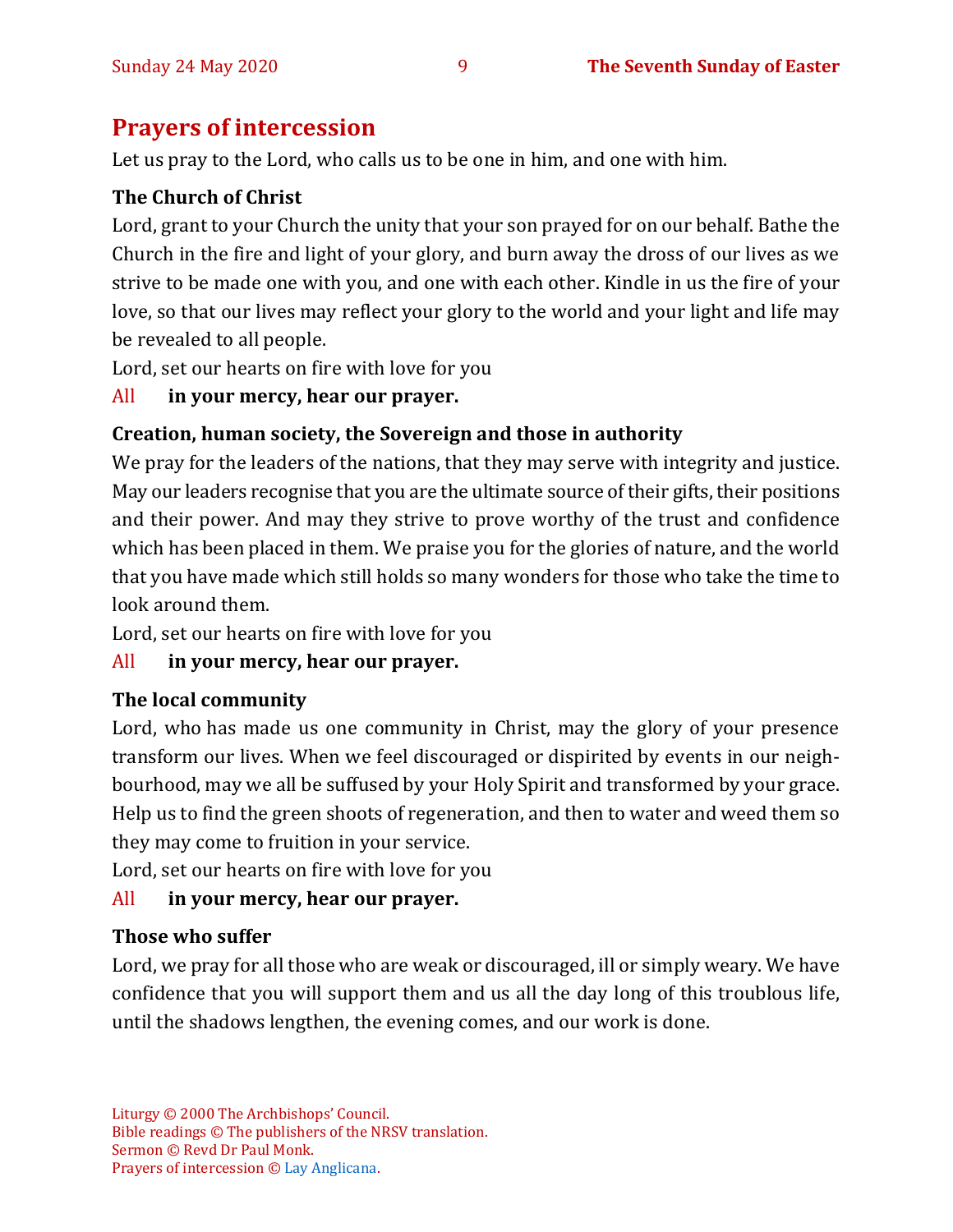Lord, set our hearts on fire with love for you

#### All **in your mercy, hear our prayer.**

#### **The communion of saints**

Lord, when the fever of life is over, in your mercy grant us safe lodging, a holy rest, and peace at the last. We pray for all who have passed through death into life eternal and union with you. We pray through the grace of your son, Jesus Christ, who is alive and reigns with you in glory.

Lord, set our hearts on fire with love for you

#### All **in your mercy, hear our prayer.**

Merciful Father,

All **accept these prayers for the sake of your Son, our Saviour Jesus Christ. Amen.**

# **The peace**

The risen Christ came and stood among his disciples and said,

'Peace be with you.' Then were they glad when they saw the Lord. Alleluia.

The peace of the Lord be always with you,

All **And also with you. Alleluia!**

HYMN 3 **[Morning has broken](https://www.youtube.com/watch?v=h5D3LEjGF8A)** (please click on this link to hear the hymn)

The liturgy of the Communion Service appears below

# The Dismissal

God the Father, by whose love Christ was raised from the dead, open to you who believe the gates of everlasting life.

All **Amen.**

God the Son, who in bursting the grave has won a glorious victory,

give you joy as you share the Easter faith.

All **Amen.**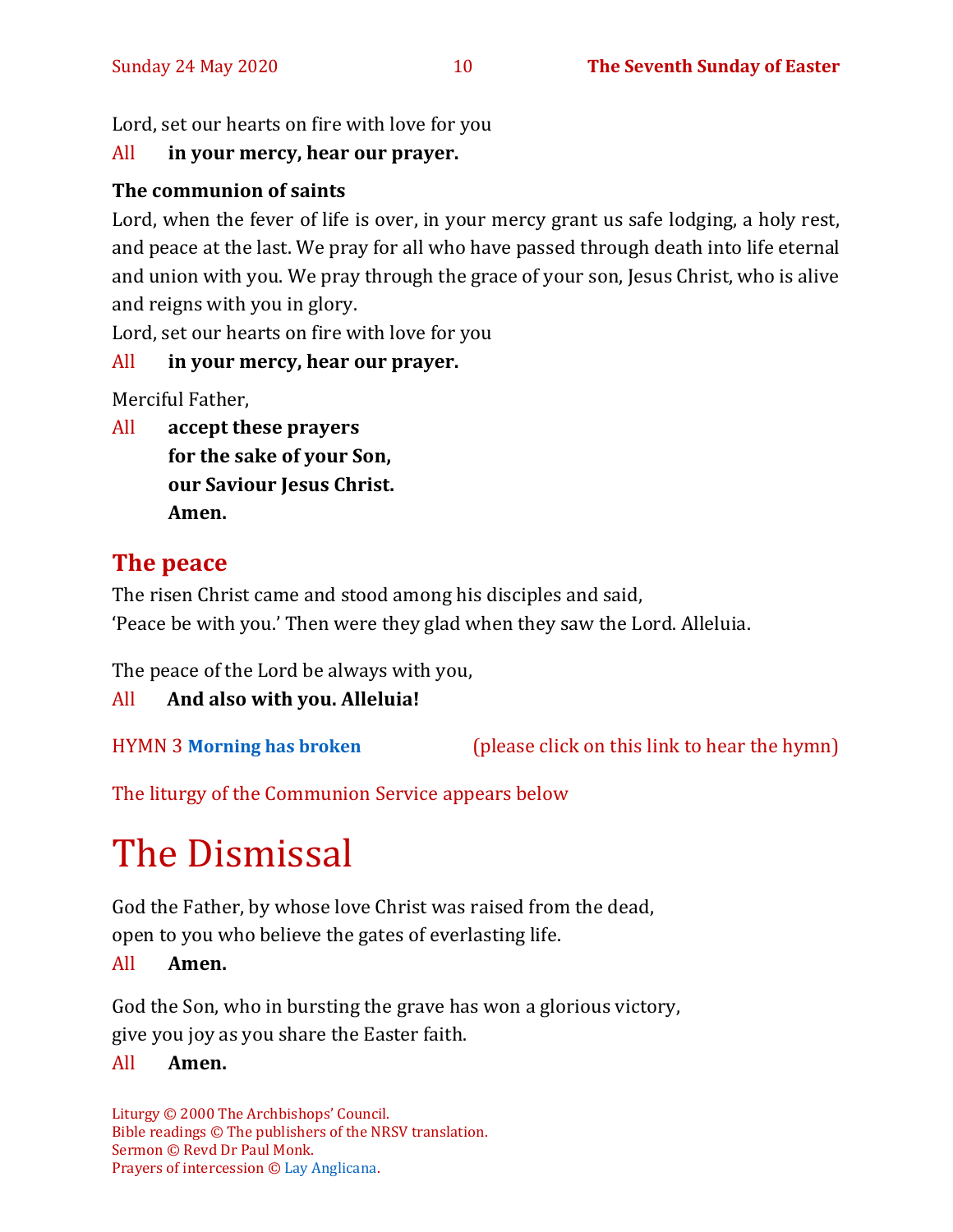God the Holy Spirit, whom the risen Lord breathed into his disciples, empower you and fill you with Christ's peace.

All **Amen.**

And the blessing of God the Almighty: Father, Son, and Holy Spirit, be with you now and remain with you always.

All **Amen.**

HYMN 4 **[Lord Jesus Christ](https://www.youtube.com/watch?v=ekVLG-p8Xsc)** (please click on this link to hear the hymn)

Go in peace to love and serve the Lord.

#### All **In the name of Christ. Amen.**

Alleluia, Christ is risen!

#### All **He is risen indeed! Alleluia!**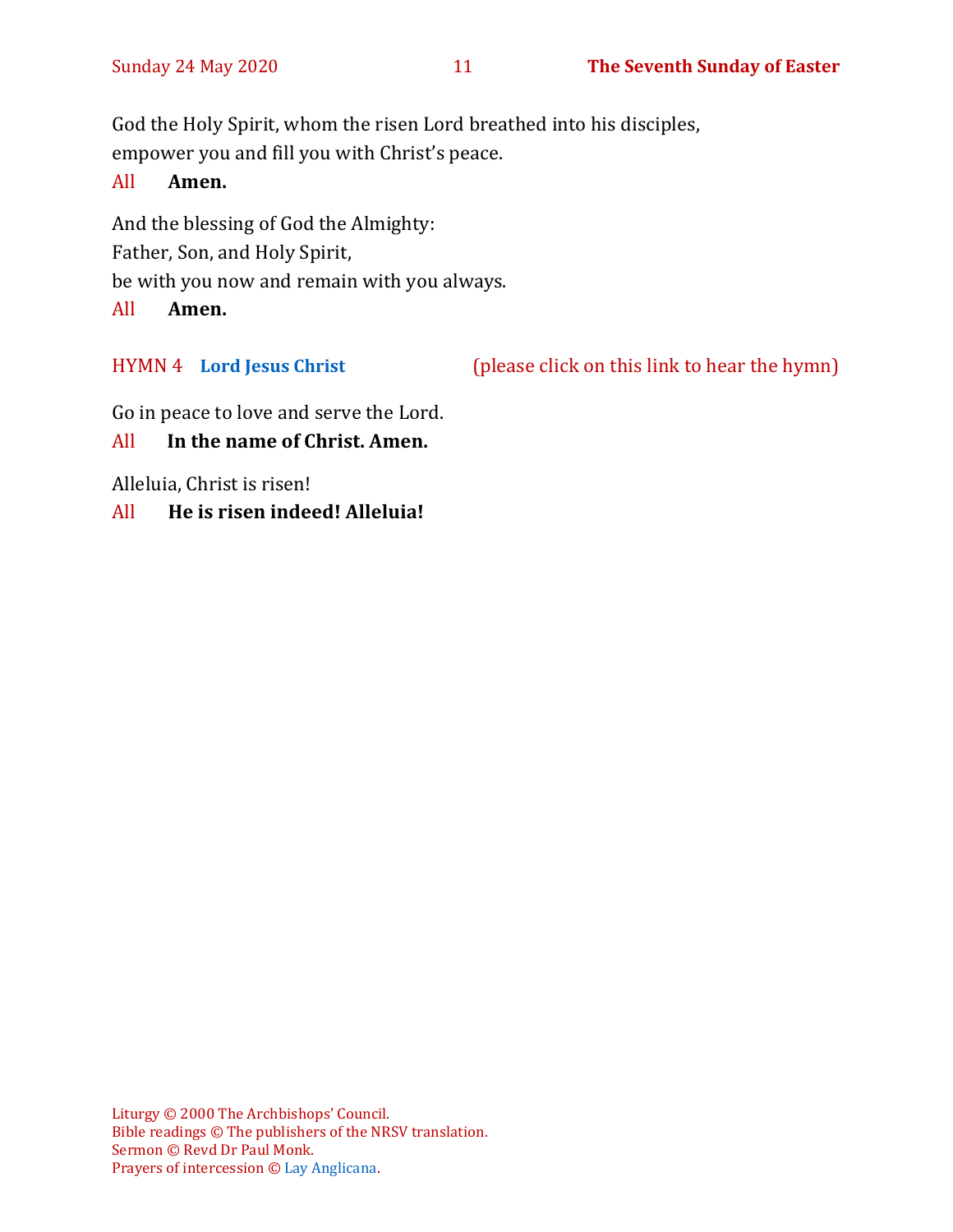# The Liturgy of the Sacrament

# Eucharistic Prayer (prayer E)

The Lord be with you

#### All **and also with you.**

Lift up your hearts.

#### All **We lift them to the Lord.**

Let us give thanks to the Lord our God.

#### All **It is right to give thanks and praise.**

Father, you made the world and love your creation. You gave your Son Jesus Christ to be our Saviour. His dying and rising have set us free from sin and death. And so we gladly thank you, with saints and angels praising you, and saying,

All **Holy, holy, holy Lord, God of power and might, heaven and earth are full of your glory. Hosanna in the highest. Blessed is he who comes in the name of the Lord. Hosanna in the highest.**

We praise and bless you, loving Father, through Jesus Christ, our Lord; and as we obey his command, send your Holy Spirit, that broken bread and wine outpoured may be for us the body and blood of your dear Son.

On the night before he died he had supper with his friends and, taking bread, he praised you. He broke the bread, gave it to them and said: Take, eat; this is my body which is given for you; do this in remembrance of me.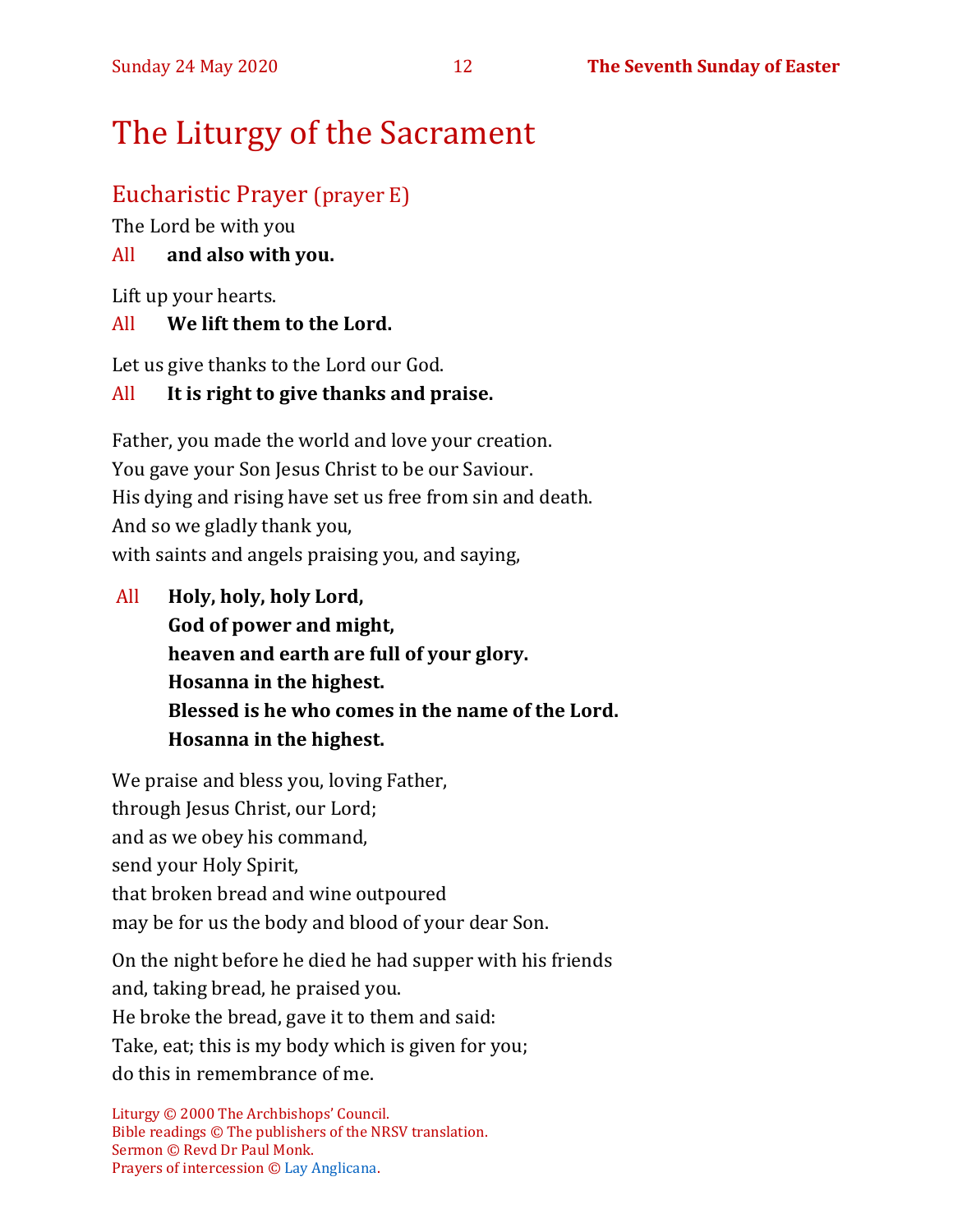When supper was ended he took the cup of wine. Again he praised you, gave it to them and said: Drink this, all of you; this is my blood of the new covenant, which is shed for you and for many for the forgiveness of sins. Do this, as often as you drink it, in remembrance of me.

So, Father, we remember all that Jesus did, in him we plead with confidence his sacrifice made once for all upon the cross.

Bringing before you the bread of life and cup of salvation, we proclaim his death and resurrection until he comes in glory.

Great is the mystery of faith:

# All **Christ has died. Christ is risen. Christ will come again.**

Lord of all life, help us to work together for that day when your kingdom comes and justice and mercy will be seen in all the earth.

Look with favour on your people, gather us in your loving arms and bring us with St Barnabas and all the saints to feast at your table in heaven.

Through Christ, and with Christ, and in Christ, in the unity of the Holy Spirit, all honour and glory are yours, O loving Father, for ever and ever.

#### All **Amen.**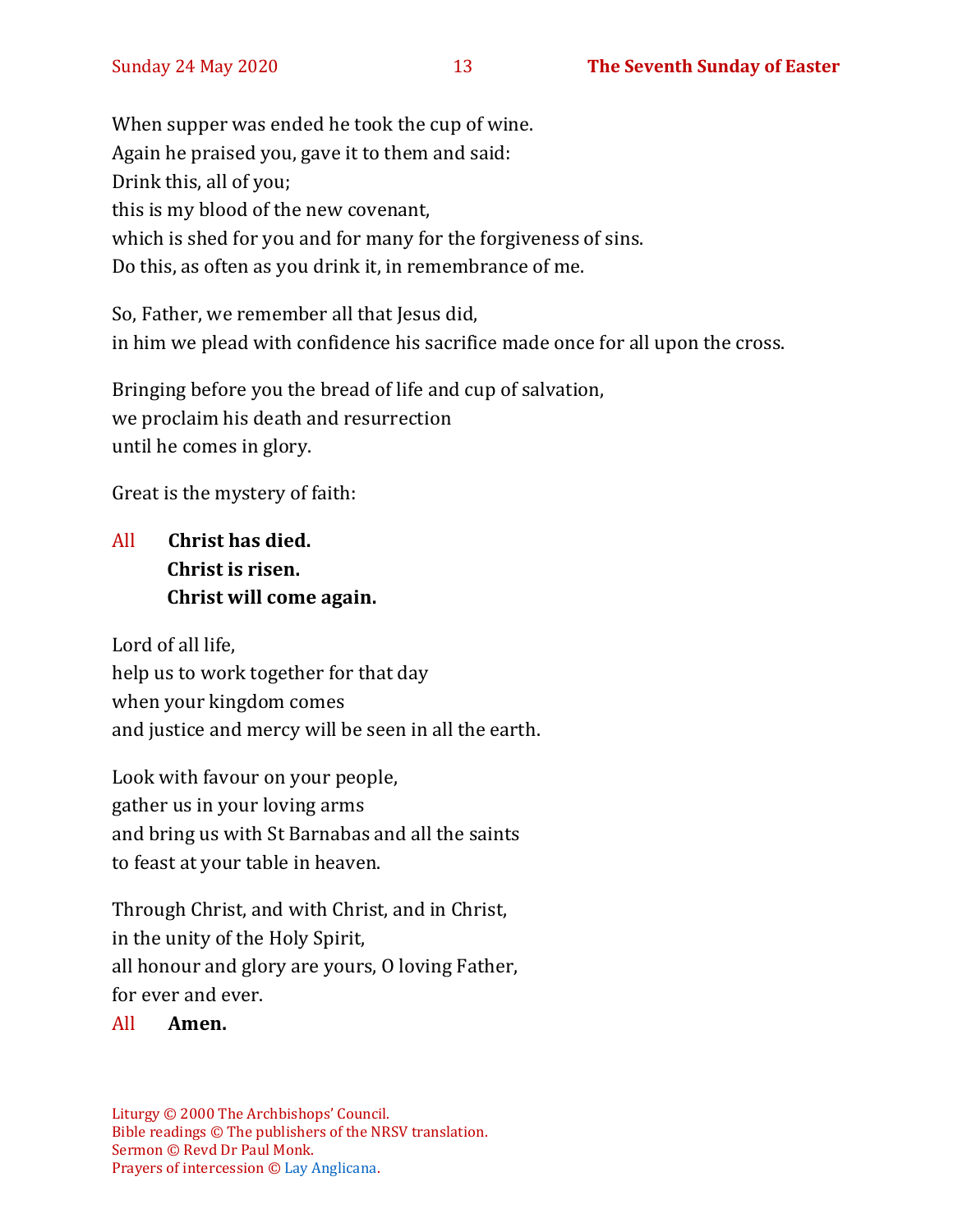# The Lord's Prayer

As our Saviour taught us, so we pray

All **Our Father in heaven, hallowed be your name, your kingdom come, your will be done, on earth as in heaven. Give us today our daily bread. Forgive us our sins as we forgive those who sin against us. Lead us not into temptation but deliver us from evil. For the kingdom, the power,** 

**and the glory are yours now and for ever. Amen.**

# Breaking of the Bread

We break this bread to share in the body of Christ.

All **Though we are many, we are one body, because we all share in one bread.**

All **Lamb of God,**

**you take away the sin of the world, have mercy on us.**

**Lamb of God, you take away the sin of the world, have mercy on us.**

**Lamb of God, you take away the sin of the world, grant us peace.**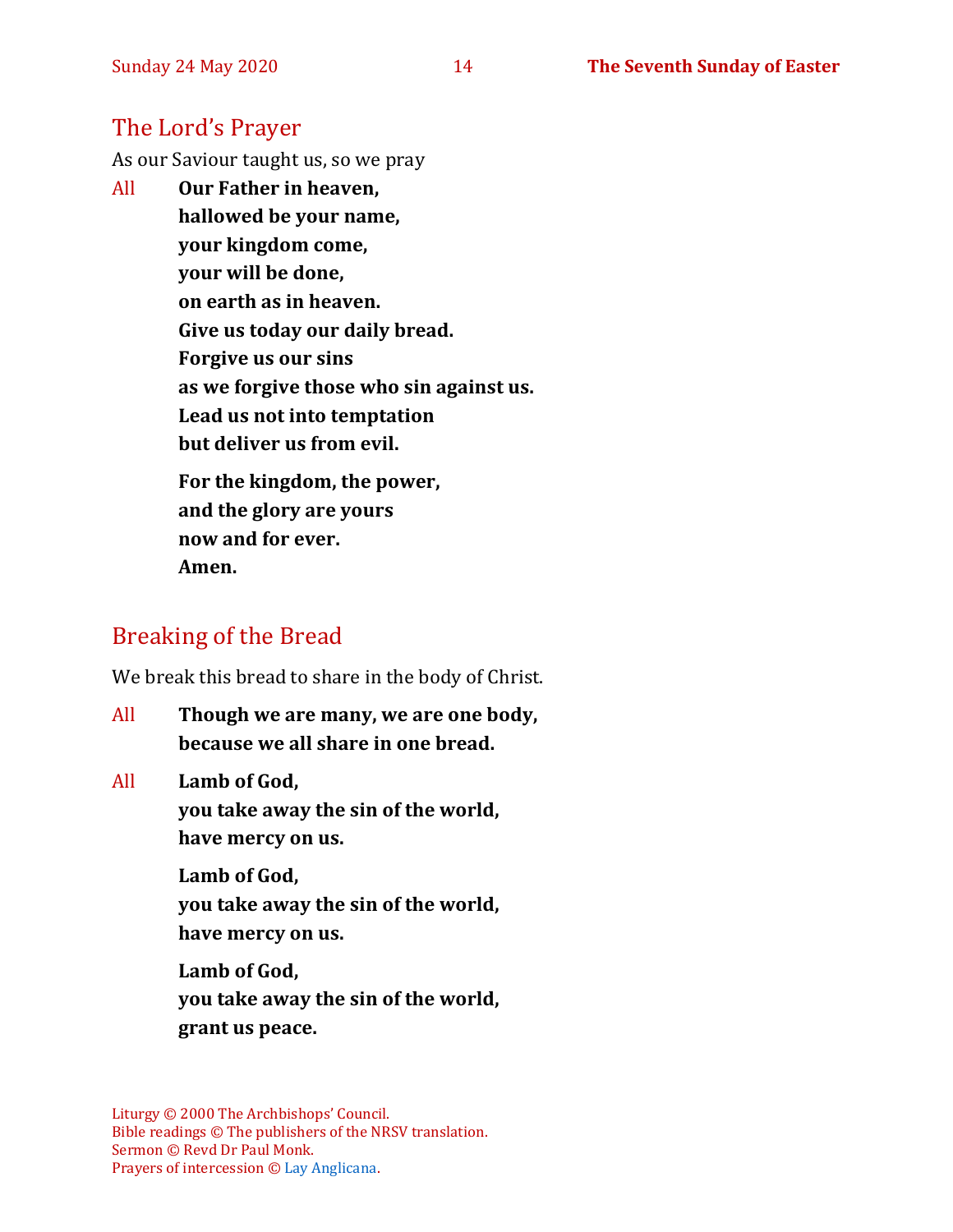Draw near with faith. Receive the body of our Lord Jesus Christ which he gave for you, and his blood which he shed for you. Eat and drink in remembrance that he died for you, and feed on him in your hearts by faith with thanksgiving.

All **We do not presume to come to this your table, merciful Lord, trusting in our own righteousness, but in your manifold and great mercies. We are not worthy so much as to gather up the crumbs under your table. But you are the same Lord whose nature is always to have mercy. Grant us therefore, gracious Lord, so to eat the flesh of your dear Son Jesus Christ and to drink his blood, that our sinful bodies may be made clean by his body and our souls washed through his most precious blood, and that we may evermore dwell in him, and he in us. Amen.**

Communion is distributed.